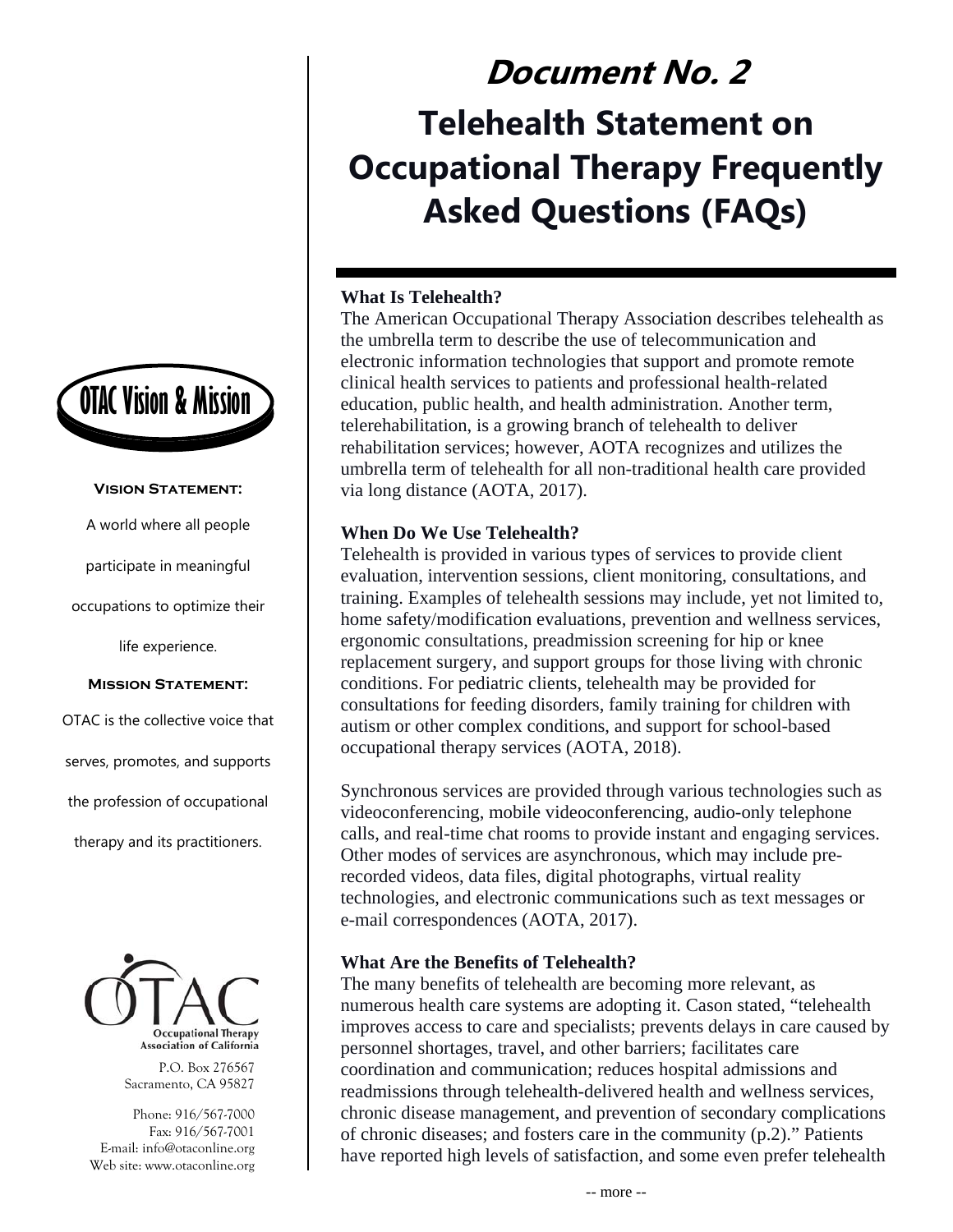compared to in-person services. Studies showed patients and caregivers found the telehealth services beneficial, convenient, and useful. Additionally, telehealth may also reduce overall health care costs (Cason, 2015, p.2).

## **What Are the Shortcomings of Telehealth?**

Although OT services through telehealth can provide services to where people live, work, and play, which is the foundation of occupational therapy, not all services can be provided through long distances. Some sessions may require in-person services, and some services may be done through telehealth, creating a hybrid OT service.

While Medicare offers telehealth medical services, occupational therapy is not covered by Medicare as the statutory definition of telehealth-eligible provider does not include occupational therapy at this time. More advocacy towards CMS is required to reach unserved clientele (AOTA, 2020).

#### **What Types of Services Are Covered by Telehealth?**

Many health care services are fulfilled through telehealth, such as telephone medical appointments, online check-in, and e-mailing the healthcare team with non-emergency inquiries. Various occupational therapy services are also performed by telehealth; however, some entities such as Medicare are currently not recognizing OT for telehealth coverage, although telehealth OT has been proven to be successful. With some private insurances, private pay, and Medicare Advantage, occupational therapy services may be covered, and it is up to the provider and client to determine the coverage.

Darkin (2014) stated, "The U.S. Department of Veterans Affairs (VA) has been at the forefront of the use of telehealth. A VA report noted a 22% annual increase in telehealth utilization and reported that 1,793,496 telehealth episodes of care took place in fiscal year 2013. Home telehealth services within the VA enabled 41,430 patients to live independently in their own homes rather than receiving care in a long- term institutional setting. Telehealth programming in the VA resulted in decreased hospital bed days of care, decreased hospital admissions, travel reduction savings of approximately \$35 per consultation, and high patient satisfaction (as cited in Cason, 2015, p. 3)."

## **How Can We Deliver OT via Telehealth?**

The practitioner will determine occupational therapy services using telehealth by using clinical reasoning, ethical considerations, and following federal and state regulations. Another consideration to factor in for telehealth is making sure the patient and practitioner have adequate competence in the technology being used to engage in the occupational therapy session. The client must always consent to and feel comfortable receiving the service through the chosen technology medium. The practitioner may sometimes require a caregiver or local provider to be physically next to the client during the telehealth visit as appropriate. With these conditions met, the OT will be able to provide various OT services through telehealth such as activities of daily living (ADL) training, patient monitoring, and wheelchair fitting (AOTA, 2018).

-- more --

P.O. Box 276567 Sacramento, CA 95827 (888) 686-3225 info@otaconline.org / www.otaconline.org